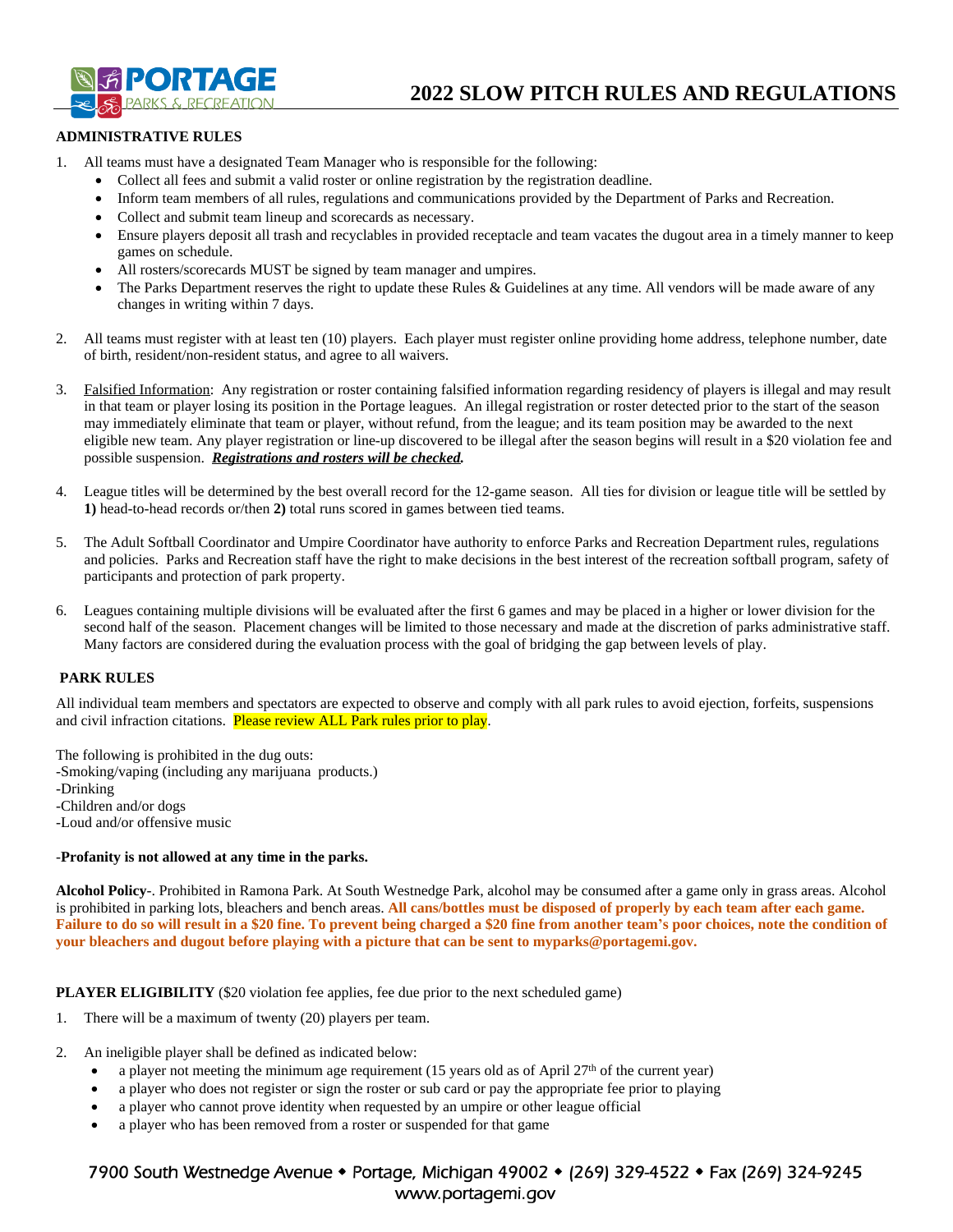

# **2022 SLOW PITCH RULES AND REGULATIONS**

If a player is determined to be ineligible, both the player and manager may be suspended for at least one calendar year and the offending team may forfeit all previous games and claims to league or division championships. The team may also be prohibited from entering the league the following year.

*Reminder: A player may play on multiple teams within the same division of play, on separate nights, if listed on official roster.*  Example: A male may play on more than one Men's or Co-Ed team as long as each team plays on different days of the week. Likewise, a female may play on a two different Co-Ed teams if on separate nights.

#### **SUBSTITUTIONS AND ROSTER ADDITIONS**

- 1. Roster additions can be made online through July 3. The player must register with the team online. Roster additions are only allowed up to the 20 player limit. Team Managers may request to remove a player from the team roster with approval by the Softball Coordinator. The only exception to added players after the deadline is injury. Injured player must provide valid doctor's note before the replacement is allowed to play.
- 2. SUBSTITUTION PLAYERS--(2) "SUB CARD's" will be available to each team to assist in cases of unexpected substitution needs. A SUB CARD is good for a single game player substitution and must be filled out, signed by the substitute player and submitted to the Umpire prior to play. They are indicated on the game day roster with a 'S' next to their name. Subs must meet all eligibility guidelines and if playing additional games, he/she must sign the official roster in the Parks office prior to further play. Only 2 SUB CARDs are permitted / issued per team and cannot be used following the June 22 roster addition deadline.
- 3. PICK UP PLAYERS--If a team has less than 10 players to start a game, that team may obtain a substitute from a currently rostered player in the same division. This player is only permitted as a sub when the requesting team has less than 10 players to start the game. This substituting player may sub up to 3 times per season for other teams within their division and must be included on the lineup card. They are indicated on the game day roster with a 'P' next to their name.

### **PLAYING RULES**

- 1. 2020 Official Rules of Amateur Softball Association of America shall govern all play except when superseded by local league rules. ASA approved game balls are provided for all regular league and tournament games. **Team managers and participating players are responsible for using ASA approved bats in all regular league and tournament play.**
- 2. Metal spikes are not permitted in the Portage Slow-Pitch Leagues.
- 3. The starting time of early games will be 6:15 p.m. A five-minute grace period shall be allowed only for the first game at which time eight players must be ready to play. Game time is forfeit time for late games. No inning shall begin after one hour and twenty minutes from the start of the game. The umpires should use their discretion on extending the time limit for close games and should complete all tie games when daylight permits. Infield practice shall be allowed only at the discretion of the umpires.
- 4. To provide the opportunity for more complete games, all leagues will use the 1 ball/1 strike rule and receive a "free" foul ball after two strikes.
- 5. **Mercy Rule:** If a team leads by 20 runs or more after 3 innings, 15 runs or more after 4 innings, or 10 runs or more after 5 innings, the game is ruled complete.
- 6. Teams must provide lineups prior to the start of the game. The lineup will be collected by the home team and kept with scorecard; however, both teams should keep accurate records and score for protest purposes. It is the responsibility of each manager to sign the scorecard and lineup as protests will not be honored unless signed. **Both teams should make sure the score is correct after each inning, with the umpire.**
- 7. A team may start or continue with as few as eight (8) players. A team unable to field eight (8) players at game time or any time thereafter will forfeit that game. If a team starting with eight (8) players has a ninth (9<sup>th</sup>) player arrive, he/she may take their position on the field at that time and must bat in the #9 batting position. Subsequent arrivals will bat in the  $#10, #11, #12$ , etc. batting positions.

Should a player be removed from the game due to an ejection and no legal substitute is available, that player will be declared **out** at that time and that position will remain an **out** when it next comes to bat.

8. Teams may choose to use the "open-ended batting order" prior to each game and must declare they are using the open or closed order at the pre-game meeting with the umpire and opposing coach. Once declared, they must use it for the entire game. Both teams do not have to use the open-ended order.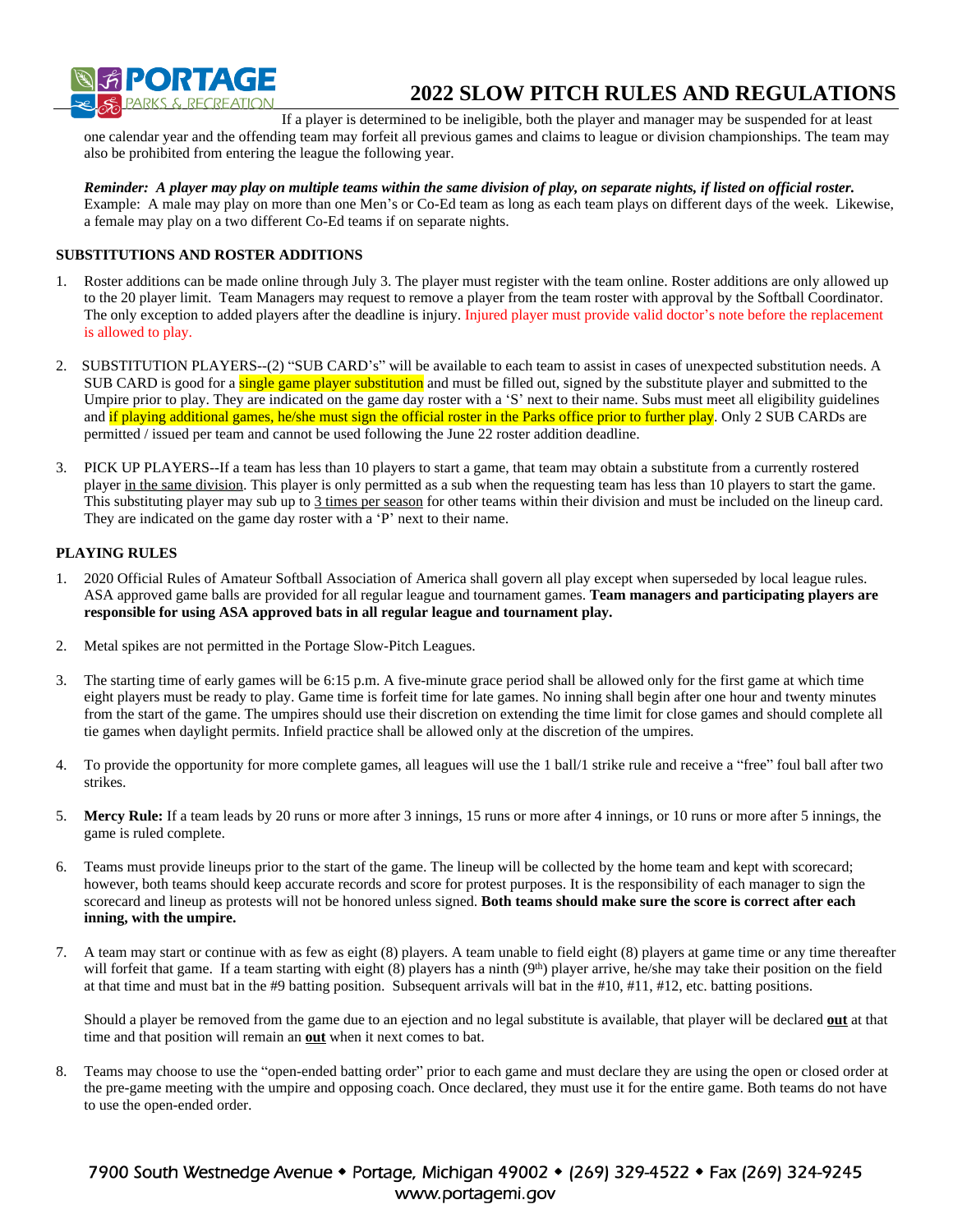

#### **Definition of Open-Ending Batting Order**

All players present for a game, bat, regardless if they play in the field or not. If 14 players are at a game, all bat in order, one through fourteen. Substitutions in the field are unlimited. If another team member arrives late, that player will bat in the last position in the order. Example: if 14 players start the game and another arrives late, that player bats number 15. (They cannot be inserted into the number 4 batting position.)

If a player is injured during the game and cannot bat, the batting order closes automatically without penalty. If a player on a team using the open-ended order leaves the park prior to the completion of the game, the batting order may be closed and no out will occur.

- 9. The over-the-fence home run rule for Men's, Co-Ed and Church recreational level leagues: 3 home runs and 1-up limit per gender. For Men's and Co-Ed Division 1 level leagues: 3 home runs and 1 up limit per gender. Additional home runs do not count and will ruled an out for all leagues.
- 10. A courtesy runner may be used once per inning for a batter reaching base.

#### **UNSPORTSMANLIKE CONDUCT, EJECTIONS, SUSPENSIONS & FORFEITS**

(\$20 violation fee applies, fee due prior to the next scheduled game)

- 1. The umpires have the authority to eject any player, coach or manager from a game for what they deem unsportsmanlike conduct including profanity. Any player ejected from a game for unsportsmanlike conduct or profanity is suspended for the next schedule game, however, that player may remain on the bench unless the unsportsmanlike conduct or profanity continues at which time the player and manager will be ejected from the park. Any player ejected for a flagrant act will be ejected from the park and will be subject to a hearing with the Parks and Recreation Department staff.
- 2. Two ejections for unsportsmanlike conduct during the current season will result in the player being suspended from the Portage softball leagues for one calendar year.
- 3. Unsportsmanlike conduct from a team or its spectators may result in a game forfeiture. Verbal abuse at any time within the park by a team or its spectators will result in removal from the park and/or suspension. **It is the responsibility of the team manager, and players to restrain their team members or spectators from abusing the umpires, opposing players or opposing spectators.**
- 4. Physical violence or verbal threats of violence between players or team members shall result in immediate suspension until a disciplinary hearing is held. It will be the suspended individual's responsibility to schedule a hearing with the Parks and Recreation Department. The department will consider each case individually and will take the appropriate disciplinary action following a hearing. Penalties may range from several games to permanent suspension from Portage softball leagues.
- 5. Physical contact, verbal threat of violence or any actions that could cause injury to an umpire may result in automatic suspension for the current season and following season and, if conditions warrant, the offending player may be permanently suspended from playing in Portage softball leagues.
- 6. All property north of the fence on diamonds #1, 2, 5 & 6 and directly adjacent to diamonds #3 & 4 is off limits. If any team member or spectator associated with that team is found on this property for any reason other than ball retrieval, that player may be suspended from league play. The umpires and the Adult Softball Coordinator have the authority to declare immediate suspension. Further individual and team sanctions may come from the Adult Softball Coordinator and Parks and Recreation staff.
- 7. Forfeits Failure to call in a forfeit by 2:00 p.m. on game day.

#### **PROTESTS**

Protests must be made in accordance with ASA rules. Notification of a protest must be entered on the official scorecard prior to the next pitch. Only those involving an umpire's interpretation of a rule will be accepted. Protests must be submitted in writing on an official incident form, accompanied by a \$25 protest fee, to the Parks and Recreation office before 5 p.m. the next business day. Protests will be handled by a committee composed of Parks and Recreation staff members. The protest fee will be refunded

if the protest is upheld. Protests involving player eligibility must be made before or during the game upon discovery of the ineligible player. If a team is protesting player eligibility, the game will be played. The player in question must provide proper identification. If the player eligibility protest is valid, both the player and manager may be suspended for one calendar year and the team will forfeit all games up the time of discovery and may not be allowed to enter the league the following year.

7900 South Westnedge Avenue • Portage, Michigan 49002 • (269) 329-4522 • Fax (269) 324-9245 www.portagemi.gov